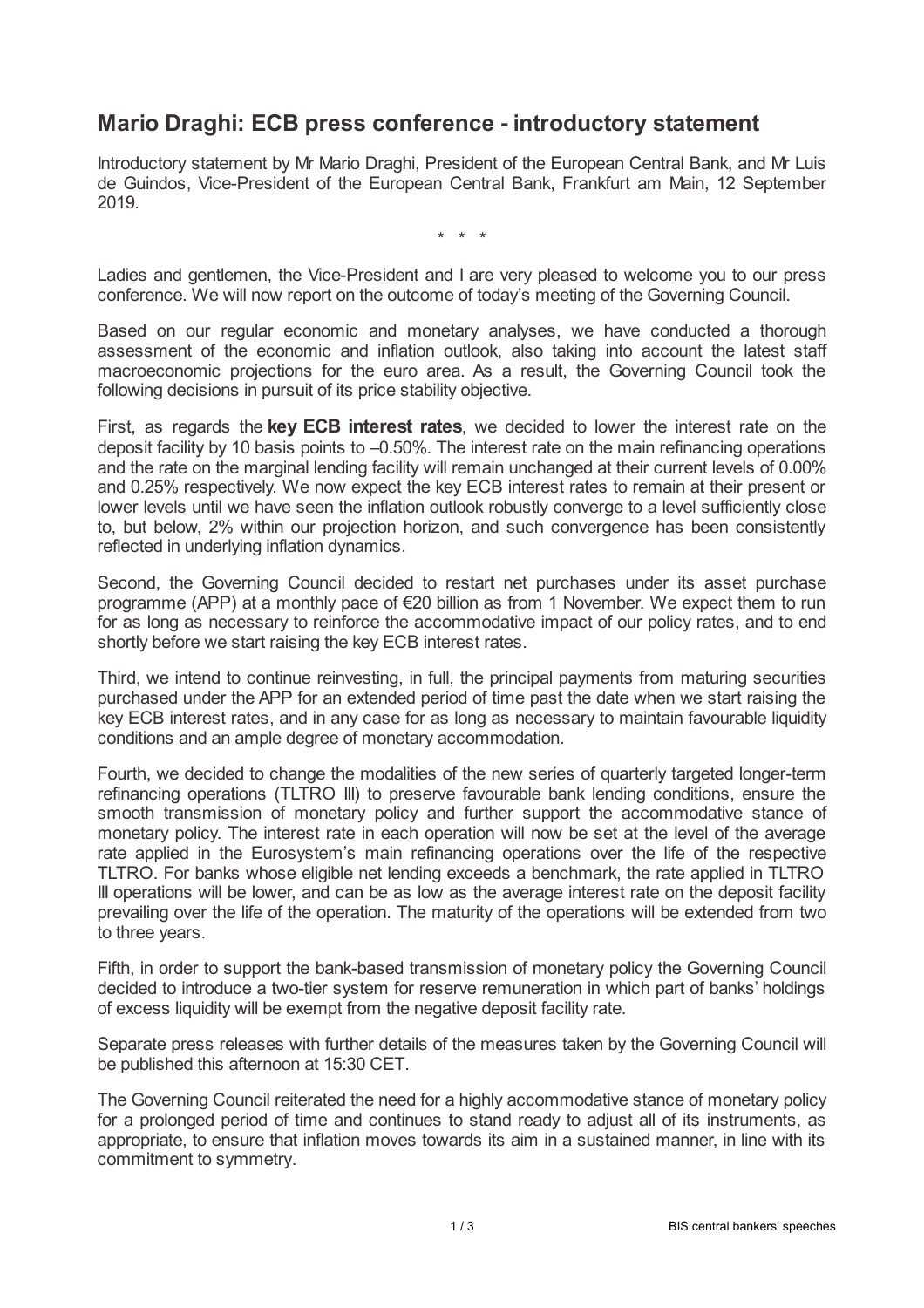Today's decisions were taken in response to the continued shortfall of inflation with respect to our aim. In fact, incoming information since the last Governing Council meeting indicates a more protracted weakness of the euro area economy, the persistence of prominent downside risks and muted inflationary pressures. This is reflected in the new staff projections, which show a further downgrade of the inflation outlook.

At the same time, robust employment growth and increasing wages continue to underpin the resilience of the euro area economy. With today's comprehensive package of monetary policy decisions, we are providing substantial monetary stimulus to ensure that financial conditions remain very favourable and support the euro area expansion, the ongoing build-up of domestic price pressures and, thus, the sustained convergence of inflation to our medium-term inflation aim.

Let me now explain our assessment in greater detail, starting with the **economic analysis**. Euro area real GDP increased by 0.2%, quarter on quarter, in the second quarter of 2019, following a rise of 0.4% in the previous quarter. Incoming economic data and survey information continue to point to moderate but positive growth in the third quarter of this year. This slowdown in growth mainly reflects the prevailing weakness of international trade in an environment of prolonged global uncertainties, which are particularly affecting the euro area manufacturing sector.

At the same time, the services and construction sectors show ongoing resilience and the euro area expansion is also supported by favourable financing conditions, further employment gains and rising wages, the mildly expansionary euro area fiscal stance and the ongoing – albeit somewhat slower – growth in global activity.

This assessment is broadly reflected in the September 2019 ECB staff macroeconomic projections for the euro area. These projections foresee annual real GDP increasing by 1.1% in 2019, 1.2% in 2020 and 1.4% in 2021. Compared with the June 2019 staff macroeconomic projections, the outlook for real GDP growth has been revised down for 2019 and 2020.

The risks surrounding the euro area growth outlook remain tilted to the downside. These risks mainly pertain to the prolonged presence of uncertainties, related to geopolitical factors, the rising threat of protectionism and vulnerabilities in emerging markets.

According to Eurostat's flash estimate, euro area annual HICP inflation was 1.0% in August 2019, unchanged from July. Lower energy inflation was offset by higher food inflation, while the rate of HICP inflation excluding food and energy was unchanged. On the basis of current futures prices for oil, headline inflation is likely to decline before rising again towards the end of the year. Measures of underlying inflation remained generally muted and indicators of inflation expectations stand at low levels. While labour cost pressures strengthened and broadened amid high levels of capacity utilisation and tightening labour markets, their pass-through to inflation is taking longer than previously anticipated. Over the medium term underlying inflation is expected to increase, supported by our monetary policy measures, the ongoing economic expansion and robust wage growth.

This assessment is also broadly reflected in the September 2019 ECB staff macroeconomic projections for the euro area, which foresee annual HICP inflation at 1.2% in 2019, 1.0% in 2020 and 1.5% in 2021. Compared with the June 2019 staff macroeconomic projections, the outlook for HICP inflation has been revised down over the whole projection horizon, reflecting lower energy prices and the weaker growth environment.

Turning to the **monetary analysis**, broad money (M3) growth increased to 5.2% in July 2019, after 4.5% in June. Sustained rates of broad money growth reflect ongoing bank credit creation for the private sector and low opportunity costs of holding M3. The narrow monetary aggregate M1 continues to be the main contributor to broad money growth on the components side.